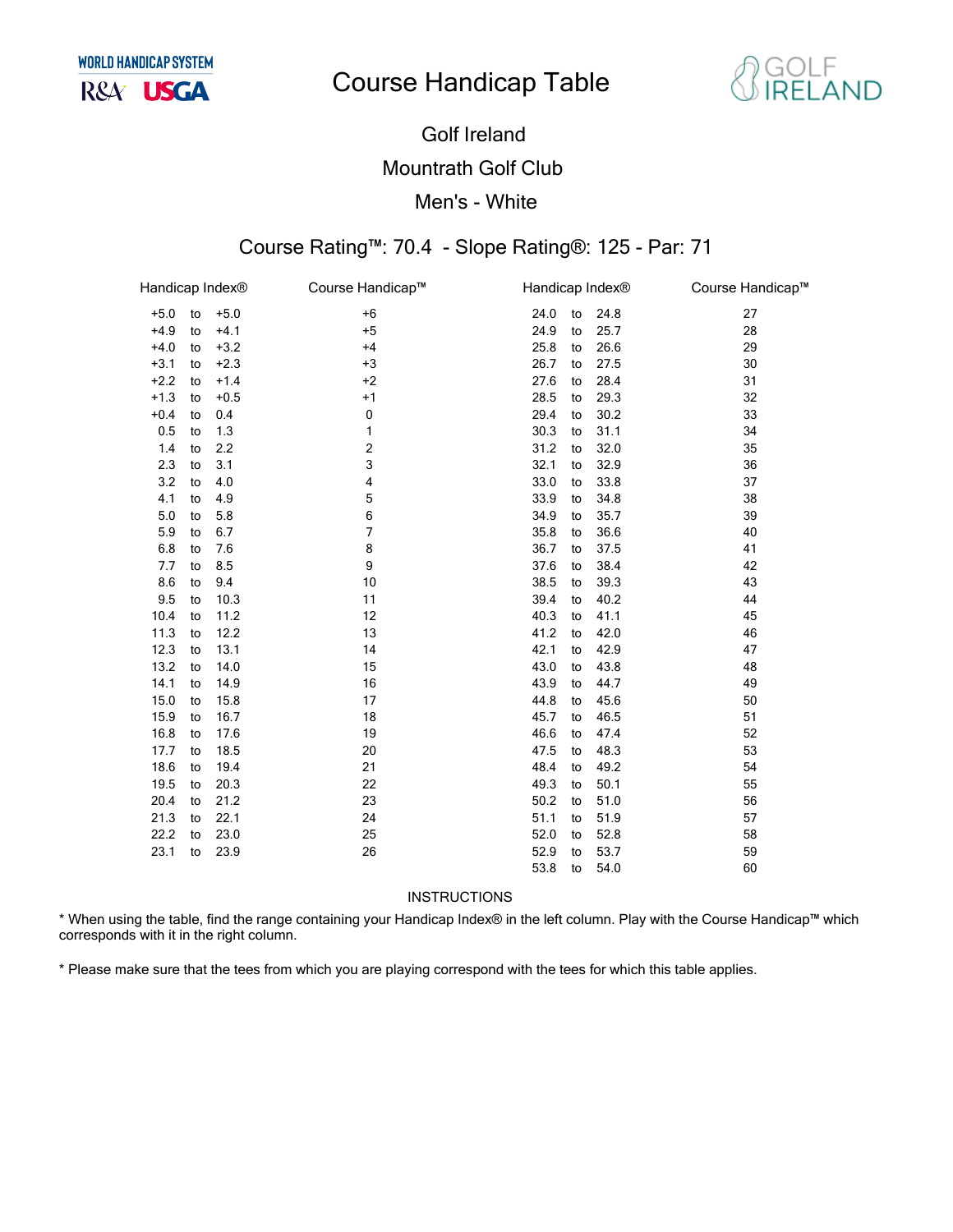# **Course Handicap Table**



## Golf Ireland Mountrath Golf Club Men's - Green

#### Course Rating™: 69.0 - Slope Rating®: 123 - Par: 71

| Handicap Index® |    |        | Course Handicap™ | Handicap Index® |    |      | Course Handicap™ |
|-----------------|----|--------|------------------|-----------------|----|------|------------------|
| $+5.0$          | to | $+4.2$ | $+5$             | 24.4            | to | 25.2 | 27               |
| $+4.1$          | to | $+3.3$ | $+4$             | 25.3            | to | 26.1 | 28               |
| $+3.2$          | to | $+2.3$ | $+3$             | 26.2            | to | 27.1 | 29               |
| $+2.2$          | to | $+1.4$ | $+2$             | 27.2            | to | 28.0 | 30               |
| $+1.3$          | to | $+0.5$ | $+1$             | 28.1            | to | 28.9 | 31               |
| $+0.4$          | to | 0.4    | 0                | 29.0            | to | 29.8 | 32               |
| 0.5             | to | 1.3    | 1                | 29.9            | to | 30.7 | 33               |
| 1.4             | to | 2.2    | 2                | 30.8            | to | 31.6 | 34               |
| 2.3             | to | 3.2    | 3                | 31.7            | to | 32.6 | 35               |
| 3.3             | to | 4.1    | 4                | 32.7            | to | 33.5 | 36               |
| 4.2             | to | 5.0    | 5                | 33.6            | to | 34.4 | 37               |
| 5.1             | to | 5.9    | 6                | 34.5            | to | 35.3 | 38               |
| 6.0             | to | 6.8    | 7                | 35.4            | to | 36.2 | 39               |
| 6.9             | to | 7.8    | 8                | 36.3            | to | 37.2 | 40               |
| 7.9             | to | 8.7    | 9                | 37.3            | to | 38.1 | 41               |
| 8.8             | to | 9.6    | 10               | 38.2            | to | 39.0 | 42               |
| 9.7             | to | 10.5   | 11               | 39.1            | to | 39.9 | 43               |
| 10.6            | to | 11.4   | 12               | 40.0            | to | 40.8 | 44               |
| 11.5            | to | 12.4   | 13               | 40.9            | to | 41.8 | 45               |
| 12.5            | to | 13.3   | 14               | 41.9            | to | 42.7 | 46               |
| 13.4            | to | 14.2   | 15               | 42.8            | to | 43.6 | 47               |
| 14.3            | to | 15.1   | 16               | 43.7            | to | 44.5 | 48               |
| 15.2            | to | 16.0   | 17               | 44.6            | to | 45.4 | 49               |
| 16.1            | to | 16.9   | 18               | 45.5            | to | 46.3 | 50               |
| 17.0            | to | 17.9   | 19               | 46.4            | to | 47.3 | 51               |
| 18.0            | to | 18.8   | 20               | 47.4            | to | 48.2 | 52               |
| 18.9            | to | 19.7   | 21               | 48.3            | to | 49.1 | 53               |
| 19.8            | to | 20.6   | 22               | 49.2            | to | 50.0 | 54               |
| 20.7            | to | 21.5   | 23               | 50.1            | to | 50.9 | 55               |
| 21.6            | to | 22.5   | 24               | 51.0            | to | 51.9 | 56               |
| 22.6            | to | 23.4   | 25               | 52.0            | to | 52.8 | 57               |
| 23.5            | to | 24.3   | 26               | 52.9            | to | 53.7 | 58               |
|                 |    |        |                  | 53.8            | to | 54.0 | 59               |

INSTRUCTIONS

\* When using the table, find the range containing your Handicap Index® in the left column. Play with the Course Handicap™ which corresponds with it in the right column.

\* Please make sure that the tees from which you are playing correspond with the tees for which this table applies.